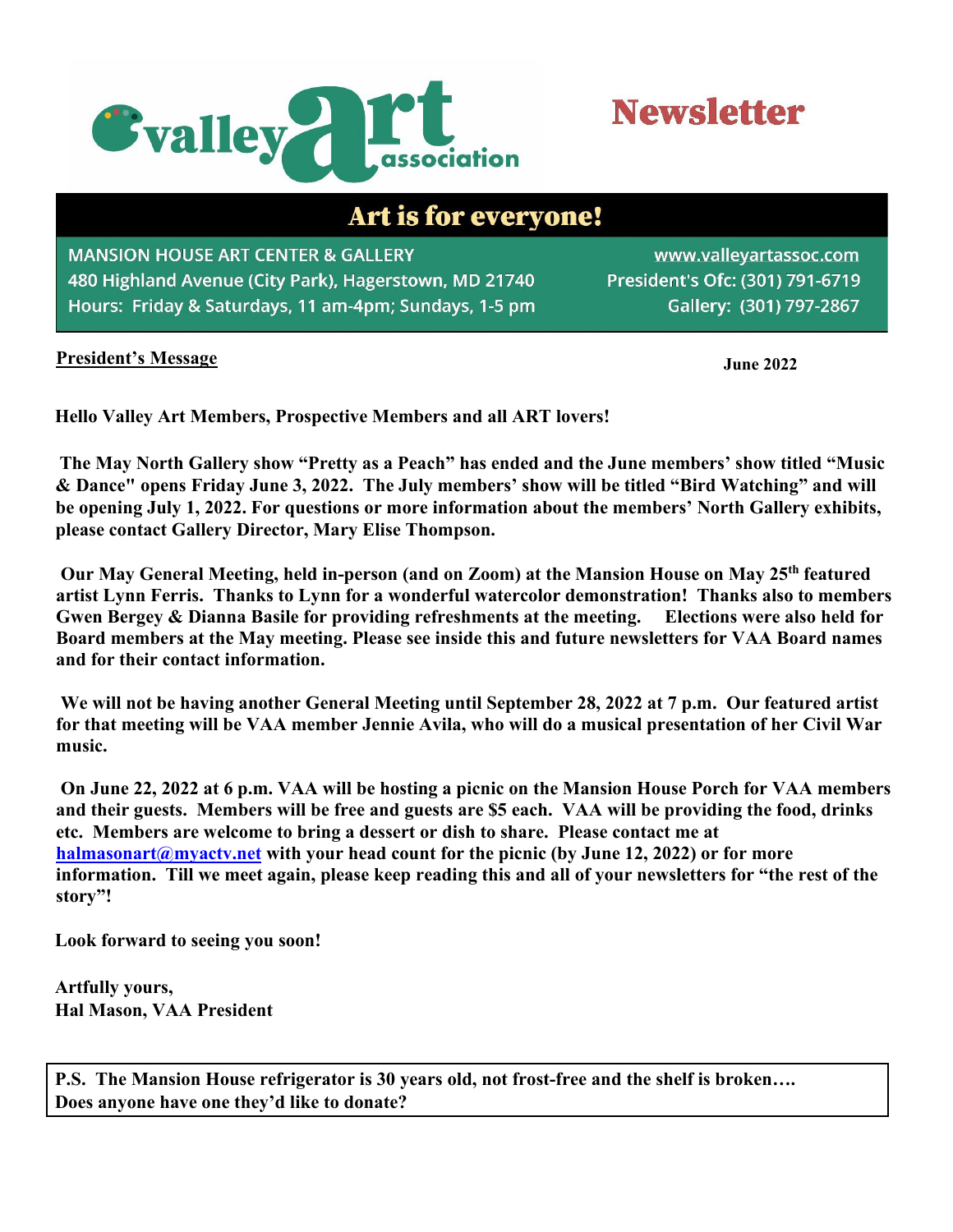**IMPORTANT NOTICE: Noted on the header at the top of this page, the Mansion House address has now been changed (per the city.) The new address is now 480 Highland Ave., Hagerstown MD 21740. PLEASE MAKE A NOTE OF THIS!**

#### **2022 North Gallery Shows**

*Please check the list below for dates as shows approach. Additional note: Mansion House sitters can contact Donna Mason if they need a review of any Mansion House sitting procedures.*

| $\sigma$ $\mathbf{r}$<br><b>Month</b>   | <b>Title/Exhibitor</b>                                                     | <b>Drop Off</b><br>Dates* | Opening | Closing | Pick Up<br>Date* |
|-----------------------------------------|----------------------------------------------------------------------------|---------------------------|---------|---------|------------------|
| <b>June 2022</b>                        | <b>Music &amp; Dance</b>                                                   | 5/29                      | 6/3     | 6/26    | 6/26             |
| <b>July 2022</b>                        | <b>Bird Watching</b>                                                       | 6/26                      | 7/1     | 7/31    | 7/31             |
| <b>August 2022</b>                      | Paradise                                                                   | 7/31                      | 8/5     | 8/28    | 8/28             |
| September 2022                          | "Art for Food" (by Katherine Peterson<br>& group of participating members) | 8/28                      | 9/2     | 9/25    | 9/25             |
| October 2022                            | It's a Fright                                                              | 9/25                      | 9/30    | 10/30   | 10/30            |
| November 2022                           | <b>Cityscapes</b>                                                          | 10/30                     | 11/4    | 11/27   | 11/27            |
| <b>December</b><br>2022/January<br>2023 | <b>Winter Nights, Winter Lights</b>                                        | 11/27                     | 12/2    | 1/29/23 | 1/29/23          |
| <b>February 2023</b>                    | <b>The Magic of Threes</b>                                                 |                           |         |         |                  |

#### **2022 ART IN THE HALLWAY**

#### **Meritus Health Center**

| June             | <b>Lily Ramos</b>              |
|------------------|--------------------------------|
| July             | <b>Chelsea Butrum</b>          |
| <b>August</b>    | Debra Lee                      |
| <b>September</b> | <b>Gwen &amp; Larry Bergey</b> |
| October          | <b>Sue Bell</b>                |
| <b>November</b>  | <b>Chris Shingler</b>          |
| <b>December</b>  | <b>John Neal Mullican</b>      |

#### **VAA MEMBER NEWS**

#### **The annual VAA membership picnic is back!**

May was the last VAA general membership meeting of the current fiscal year. The next general membership meeting will be September 28, 2022. This month (June) we will again be having **our annual picnic for members – in appreciation of them -- and their guests June 22, 6 p.m., on The Mansion House porch.** The VAA is providing the mains -- fried chicken and sides -- plus plates, utensils, etc. and beverages, but if you'd like to bring a dessert or a dish to share, you're more than welcome to do so. Members: please let Hal Mason know **by June 12** if you will be attending and if you will be bringing a guest (phone: 301-797-4933, email: halmasonart@myactv.net). Members free, guests \$5.00 each to be paid at the picnic. Hope to see you on June 22!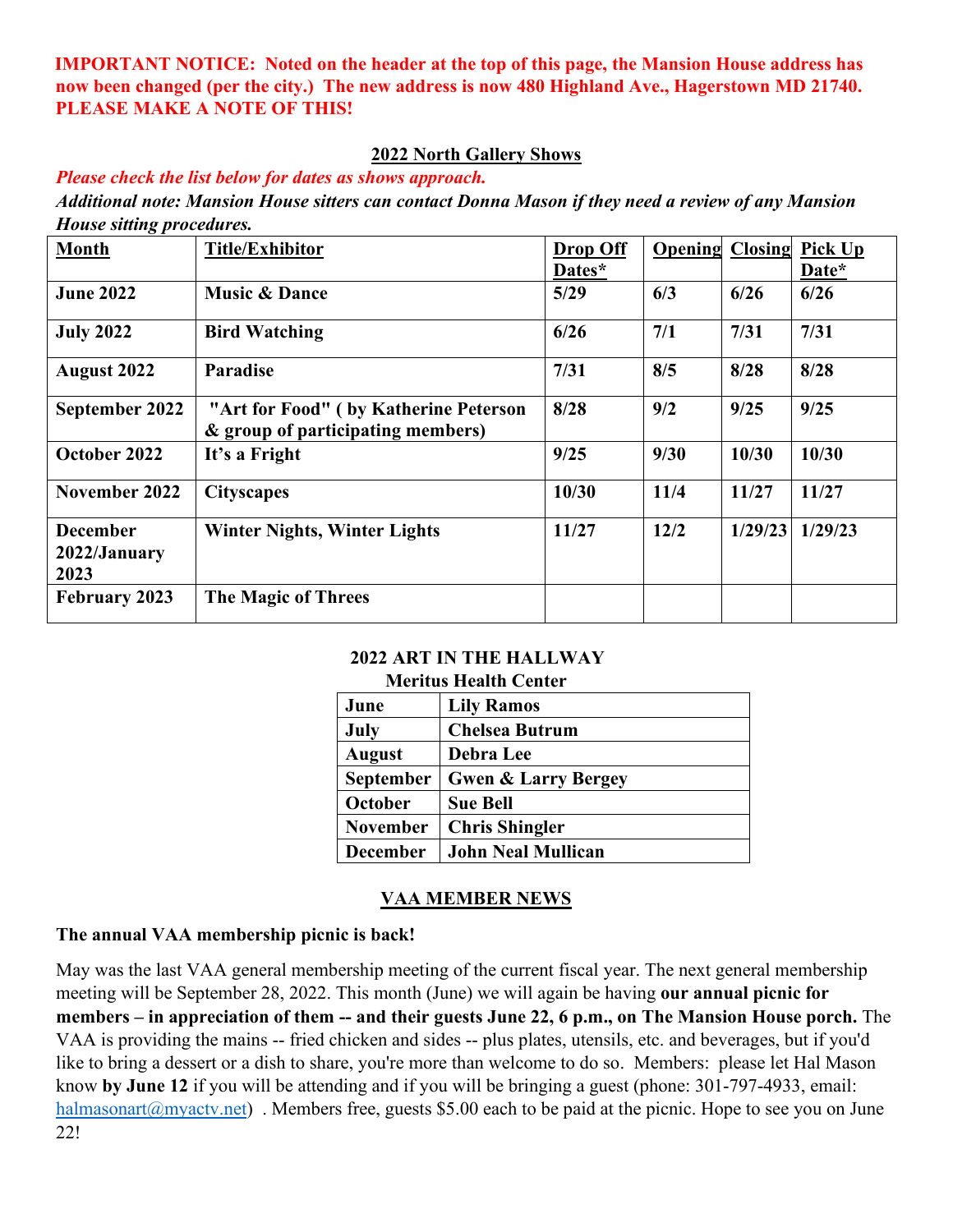**A big thank you to Sue Parker** for taking on two additional big jobs for the VAA: working with our volunteer webmaster Hunter Tuttle (and thank you to him!) on upgrading our website, AND negotiating an upgrade in our Mansion House insurance policy at no additional cost to us. Well done, Sue, and much appreciated.

**VAA member Katherine Peterson's "Art for Food"** project has been approved by the Board of Directors. If you choose, as a VAA member artist you may donate 30% of the sale of any artwork exhibited at a VAA venue, to the Maryland Food Bank, Western Branch. Special tags will designate the participating artist and work. All member artists are invited to participate in this worthy cause. For details, contact Katherine at [kat.petersonstudio@gmail.com](mailto:kat.petersonstudio@gmail.com) or call (240) 422-1285. A future event is being planned to publicize this project.

#### **Membership Recruitment**

The VAA now has a system in place for reaching out **4118 Toodletown Lane** and inviting prospective members. If you know of someone who is an artist or is interested in the arts, please send his/her name and email address to our membership chair, Denise Ruby at denise7231@aol.com.

## **FIGURE-DRAWING**

#### **At the Mansion House:**

Figure-Drawing sessions Thursdays, 10 a.m. to 1 p.m., June 2, June 9, June 16, June 23 and June 30. Professional models, shared model fees only. No instruction. Contact Elaine Wolfe at valleyartinfo@gmail.com or call 304-261-9583 (no texting).

#### **Professional life-drawing model with Avid Light:**

Series of online and live figure-drawing sessions, some model-hosted, some hosted by other groups. Email him at avid@avidlightmodel.com or go to [http://www.avidlightmodel.com](http://www.avidlightmodel.com/)

#### **In Conjunction with the Washington Studio School - The DC Art Models Collective:**

Online sessions are detailed through their website [http://www.dcartmodelcollective.com.](http://www.dcartmodelcollective.com/) WSS sessions are Mondays, 7-9 p.m.:<https://washingtonstudioschool.org/drop-in-figure-drawing> Professional models, \$7 for one hour, \$14 for two hours and \$20 for three hours.

#### **The New Masters Academy:**

Great online resource for photographs of models. Website: [New Masters Academy | The Ultimate Art](http://www.nma.art/)  [Education](http://www.nma.art/)

## **WORKSHOPS AND CLASSES**

If you have a **wish list for classes or workshops**, please contact Elaine Wolfe at valleyartinfo@gmail.com or call 304-261-9583 (no text). She wants to know what - or with whom - you would like the opportunity to study. Also, if you would like to become involved in coordinating workshops, please let her know!

## **Mansion House**

**Marjorie Tressler Painting Classes on Mondays**: For details and to register for classes, please contact Marjorie for details at marjorietressler@comcast.net or call 717-762-6791.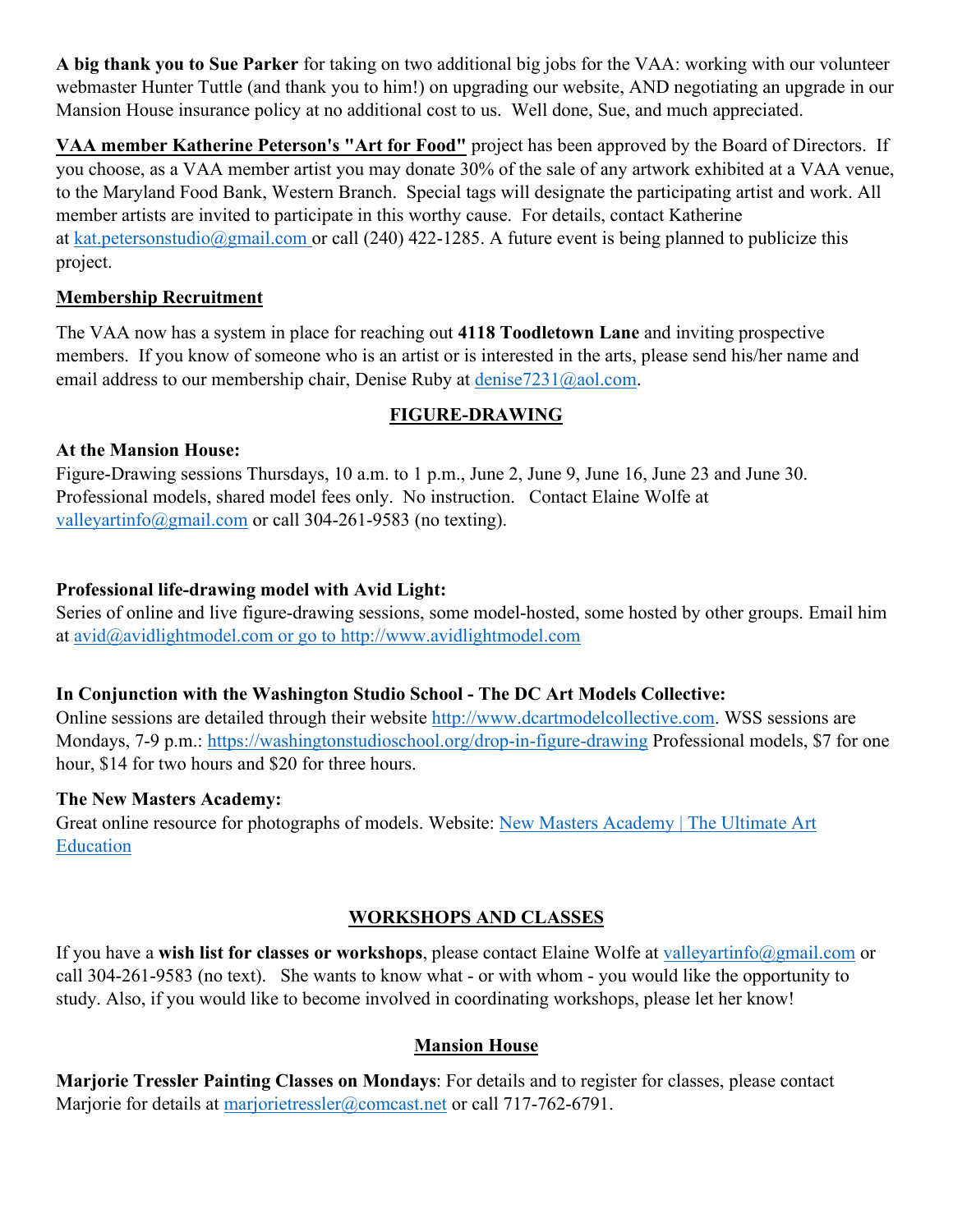#### **Lynn Ferris Watercolor Classes**:

Six weeks, Thursdays, 9 a.m. to noon, July 7 - August 11. For details, costs, and to register, please contact Lynn directly at ferrislynn@yahoo.com. All her workshops and exhibitions for the year are at http://www.lynnferris.com.

### **Nicole Troup "Painting Darker Skin Tones from a Photo"**

A painting workshop on how to mix darker skin tones and what colors to use, focusing on mixing, blending skin tones and value relationships. Late August, with details to be emailed to membership by Elaine Wolfe (valleyartinfo@gmail.com and telephone/no text 304-261-9583).

### **Pam Wenger "Quick Sketch Portrait in Watercolor"**

A second workshop has been scheduled for September 1, 10:30 a.m. to 4:30 p.m. \$75 for VAA and Museum members, \$85 for non-members. Minimum number of participants is seven, maximum is 12. Fully booked, contact Elaine (see above) to be put onto a waiting list.

#### **Lesa Cook Two-Day Sculpture Workshop**

September 15-16, bas-relief workshop with award winning and internationally exhibited artist and teacher: 10:30 a.m. – 4:30 p.m. both days. Cost, including all materials: \$165 for VAA and MFA members \$180 for non-members. http://www.lesacook.com For details, class description and to register, contact Elaine Wolfe (*see above*).

#### **Brendan Rich "On Pigments and Paint-Making**

Brendan Rich will conduct a four-part series of workshops on Pigments and Paint-making this winter. More information will follow in later newsletters.

#### **Annette Gloomis "Glazing Techniques with Oils"**

Hoping to schedule a workshop with her sometime in October. TBD.

## **Off-Site**

## **Berkeley Art Works**

**"**Printing with Nature"-- Participants will learn nature printing to create a beautiful journal. The outside and inside of the book will be printed using leaves. Thursday and Friday, June 23 - 24, 10am - 3pm both days (total of 10 hours). Berkeley Art Works, 116 N. Queen Street, Martinsburg, WV. All participants will be required to provide proof of COVID-19 vaccination and wear masks while in class. [https://berkeleyartswv.org/instruction/.](https://berkeleyartswv.org/instruction/)

#### **Washington County Museum of Fine Arts classes**

Class schedule and registration: wcmfa.org/learn/classes/ To register for events, call (301) 739- 5727, or email info@wcmfa.org.

#### **Michael T. Davis monthly classical techniques workshops**

Badgerhound Gallery, Shepherdstown. June 28, July 26, 10:30 a.m.-3:30 p.m. CLOSED (maximum five students). To be placed on a waiting list, contact Elaine Wolfe (*see above*).

## **Hans Guerin and Beth de Loiselle, Schuler School of Fine Arts**

Online mentoring: athansguerin.com and bethedloiselle.com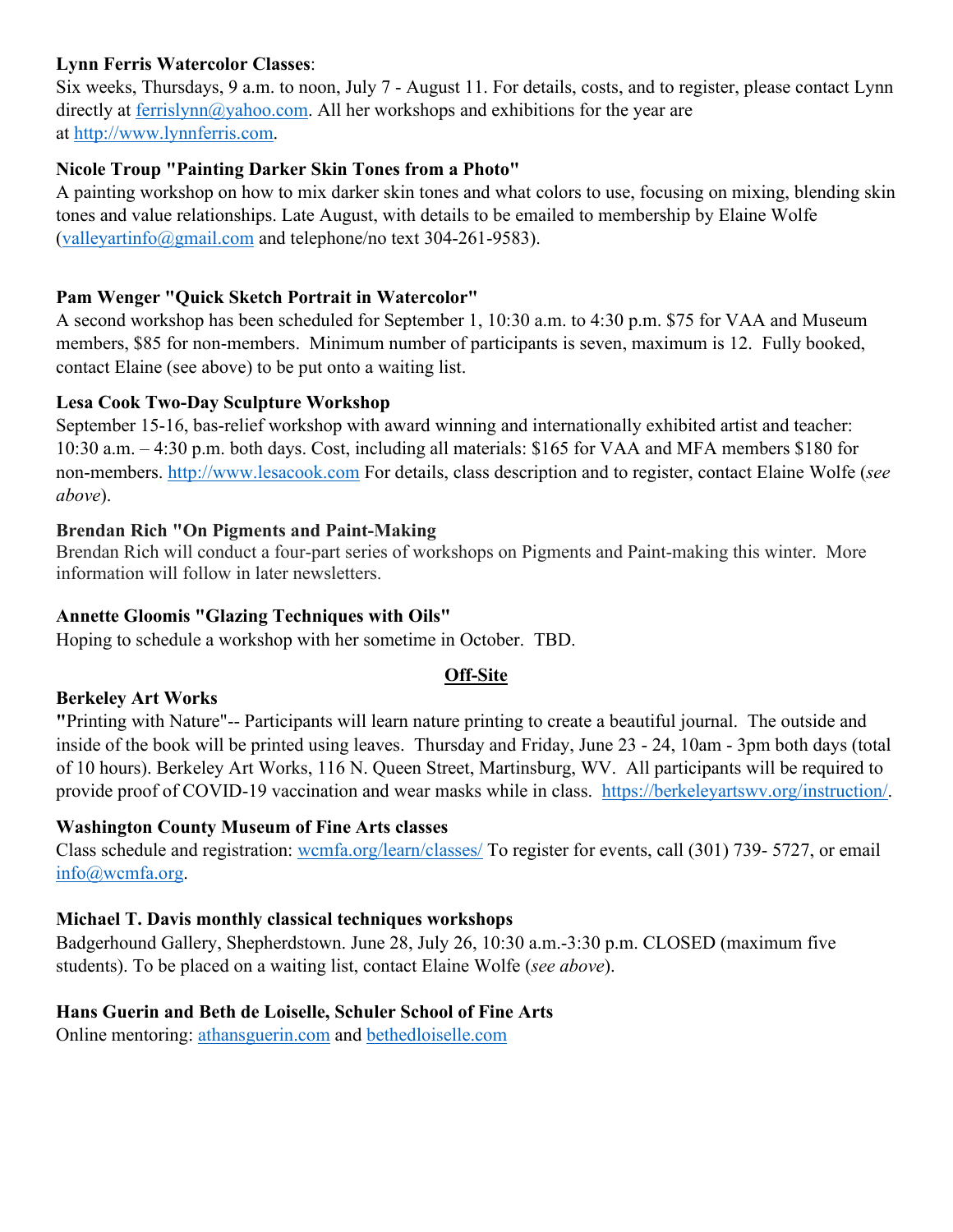## **CALLS FOR ENTRY:**

#### **Allegany Arts Council Juried "23rd Annual Wills Creek Exhibition"**

September 9-24, 2022, Saville Gallery in Cumberland, MD." Contemporary, thoughtful work that uniquely portrays the world where we live." Submission deadline, July 14, 2022.<https://www.alleghanyartscouncil.org/>

#### **Clocktower Gallery**

The next Clocktower Gallery opening will be June 10,11, & 12. Hours: June 10 & 11, 10 a.m., Sunday, 1-4 p.m. Theme is "Adventures in Abstracts & Impressionism", to be installed Thursday, June 9 from 10 a.m. - 1:00 p.m., unless you arrange a separate time. There is wall space for approximately 35 paintings no larger than  $3' \times 3'$ , plus table space for arts and crafts. Calling all artists interested in a weekend adventure! Contact Charlotte Loveless by email at charlotteloveless72@gmail.com or text (301)733-7611.

#### **DID YOU KNOW…?**

#### **Dick Blick Icon on the VAA Web Page**

If you are buying art supplies from Dick Blick, and go to the Dick Blick web site by clicking on the Blick link on the VAA web site, VAA will receive a commission of 10% on your total order. There is no difference in cost to you, and it is "free" money to VAA. Blick pays this to VAA for the privilege of advertising on our web site. (Note that this payment will only occur when you use the VAA link; otherwise, Blick will not connect your order to VAA.)

Valley Art is now being added to the Cultural Trail. There will also be new plaques at locations around the park including at the Mansion House.

#### **MESSAGE FROM OUR HISTORIAN: ROY TRESSLER**

Thank you for your continuing contributions to the VAA archival scrapbooks. VAA members may leave their art-related photos, notes of accomplishment and awards, bios, brochures, magazine/newspaper articles and other appropriate materials at the Mansion House desk. Be sure to place your name and any other information that you wish to share on the item. The scrapbooks will be on display at selected VAA events. Thank you! Be well and stay safe,

#### **Board of Directors**

| <b>President</b>               | <b>Hal Mason</b>           | 301-791-6719 |
|--------------------------------|----------------------------|--------------|
| <b>President Elect</b>         | <b>Donna Mason</b>         | 301-791-6719 |
| <b>Treasurer</b>               | <b>TBD</b>                 |              |
| <b>Assistant Treasurer</b>     | <b>Sue Parker</b>          | 304-258-4046 |
| <b>Corresponding Secretary</b> | <b>Carol Wilks</b>         | 240-818-3851 |
| <b>Recording Secretary</b>     | <b>Jen Martin</b>          | 410-746-9843 |
| <b>Gallery Director</b>        | <b>Mary Elise Thompson</b> | 240-291-0395 |
| <b>Asst. Gallery Director</b>  | <b>Katy Costa Randall</b>  | 240-469-0050 |